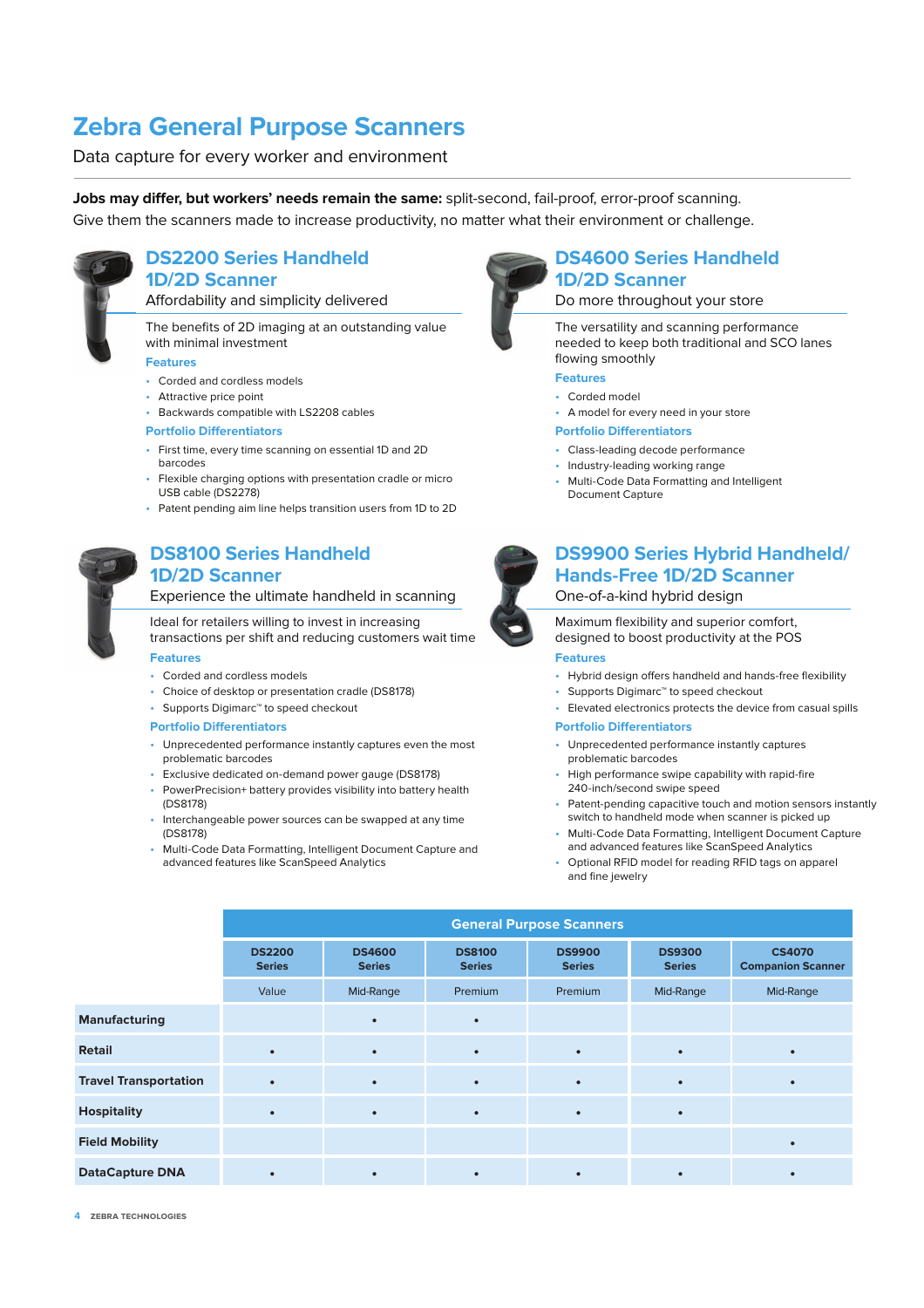

## **DS9300 Series Hands-Free 1D/2D Scanner**

The little presentation scanner with big functionality

Offers a fit-anywhere form factor coupled with stylish aesthetics

#### **Features**

- Designed for hands-free scanning but can be handheld • Compact form factor ideal for limited real-estate at the
- checkout counter

#### **Portfolio Differentiators**

- Instantly captures problematic barcodes
- High-performance rapid-fire 120-inch/second swipe speed
- Supports Digimarc™ to speed checkout (Optional)
- Elevated electronics protects the device from casual spills • Multi-Code Data Formatting, Intelligent Document Capture
- and advanced features like ScanSpeed Analytics



## **CS4070 Companion 1D/2D Scanner**

#### Pocket-size scanning

An affordable companion scanner designed for mobile applications that require a pocketable form factor

#### **Features**

- Cordless, pocket-sized form factor for wearable convenience
- Comfortable no-fatigue scanning

#### **Portfolio Differentiators**

- Six programmable keys designed to handle over a million scans/ button presses
- Easy pairing to iOS, Android and Windows tablets and smartphones
- Real-time and batch mode support captures data whether online or offline

## **Zebra Healthcare Scanners**

## Zebra's advanced healthcare scanners help redefine patient care

**In healthcare, there's no room for error.** Zebra's scanners simplify caregivers' interactions with their patients. Scanning applications, though routine in nature to the caregivers, help prevent medical errors, improve patient safety and increase productivity. With imaging technology automating many of the caregivers' administrative requirements, caregivers can focus on the needs of the patient.



## **DS4600 Series for Healthcare 1D/2D Scanner**

Scanning versatility for the whole hospital

A versatile healthcare scanner that does more for the whole hospital

#### **Features**

- Corded model
- Disinfectant-ready housing can handle regular sanitizing **Portfolio Differentiators**
- Unprecedented performance reads tiny, reflective, and curved barcodes on medicine vials, IV bags, syringes, specimen slides and more
- Night mode avoids disturbing patients
- Green LED aimer avoids triggering PTSD episodes and is safe for use everywhere in the hospital



## **DS8100 Series for Healthcare 1D/2D Scanner**

#### Improve caregiving

Seamlessly integrate into existing workflows **Features**

• Corded and cordless models

#### **Portfolio Differentiators**

- Unprecedented performance reads tiny, reflective, and curved barcodes on medicine vials, IV bags, syringes, specimen slides and more
- Housing devoid of speaker holes, exposed screws, and overmold is easy to clean
- Disinfectant-ready housing supports the widest range of disinfectants for use throughout all your facilities
- Night mode avoids disturbing patients
- Green LED aimer avoids triggering PTSD episodes and is safe for use everywhere in the hospital
- Power sources can be swapped any time (DS8178-HC)
- Power gauge indicates when scanner needs to be charged or replaced (DS8178-HC)



## **DS9900 Series Hybrid 1D/2D Scanner for Labs** Built for life in the lab

Improve workflow efficiency and accuracy with the hybrid presentation imager built for the lab

### **Features**

• Hybrid design offers handheld and hands-free flexibility

• Elevated electronics protects the device from casual spills **Portfolio Differentiators** 

- Reads the many types barcodes found in the lab, including small, high density barcodes and color-coded specimen trays or biopsy cassettes
- High performance swipe capability with rapid-fire 240 inch/second swipe speed
- Read securPharm labels used to protect patients from receiving counterfeit medications
- Optional RFID model for reading RFID tags on blood bags